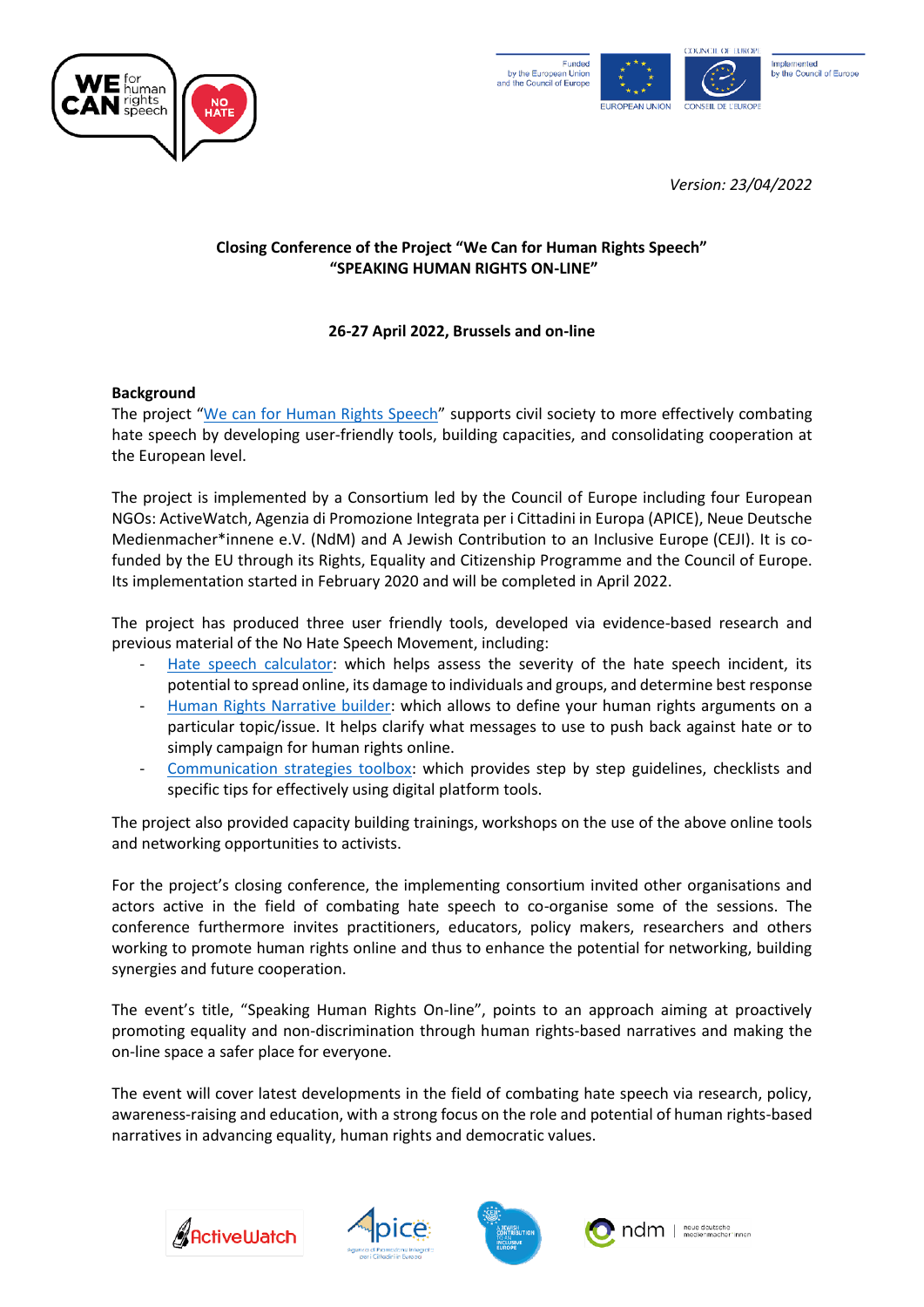Special attention will be given to how responses to hate speech evolved and adapted in the context of the Covid pandemic, as well as to issues related to adoption of new European standards and guidelines, enhancing inter-sectorial and multidisciplinary cooperation, use of human rights narratives to counter hate speech, victim support, role of media literacy, research and monitoring of hate speech to ensure a comprehensive response to hate speech, and promote human rights speech online. of hate speech.

## **Objectives of the event:**

The joint conference provides an occasion for:

- Networking between practitioners, activists, researchers, experts and policy makers active against on-line hate speech issues.
- Showcasing and sharing results, good practices, lesson-learned and tools developed by various projects on mapping, researching, and educating about promoting on-line speech for Human Rights.
- Identifying outstanding needs and areas for potential synergies and future co-operation.

#### **Format**

To maximise outreach and to flexibly adapt to evolving covid-related restrictions, the event is conducted in a hybrid format with all plenary session available online. The afternoon workshops and open space discussions are organised in-person, while specific workshops are held online for the online participants.

#### **Participants**

60 participants will be invited to attend in-person (pending sanitary guidelines in place) including practitioners, activists, researchers, experts and policy makers engaged in addressing on-line hate speech and/or promoting human rights online. Selection of participants will take into consideration a balance of regional and gender representation and diversity of experiences with the topic. Their travel and subsistence expenses will be borne by the Council of Europe on the terms specified in the related Rules.

On-line attendance of plenary sessions and participation in on-line workshops is open for everyone on registration.

#### **Language**

Working language of the event is English.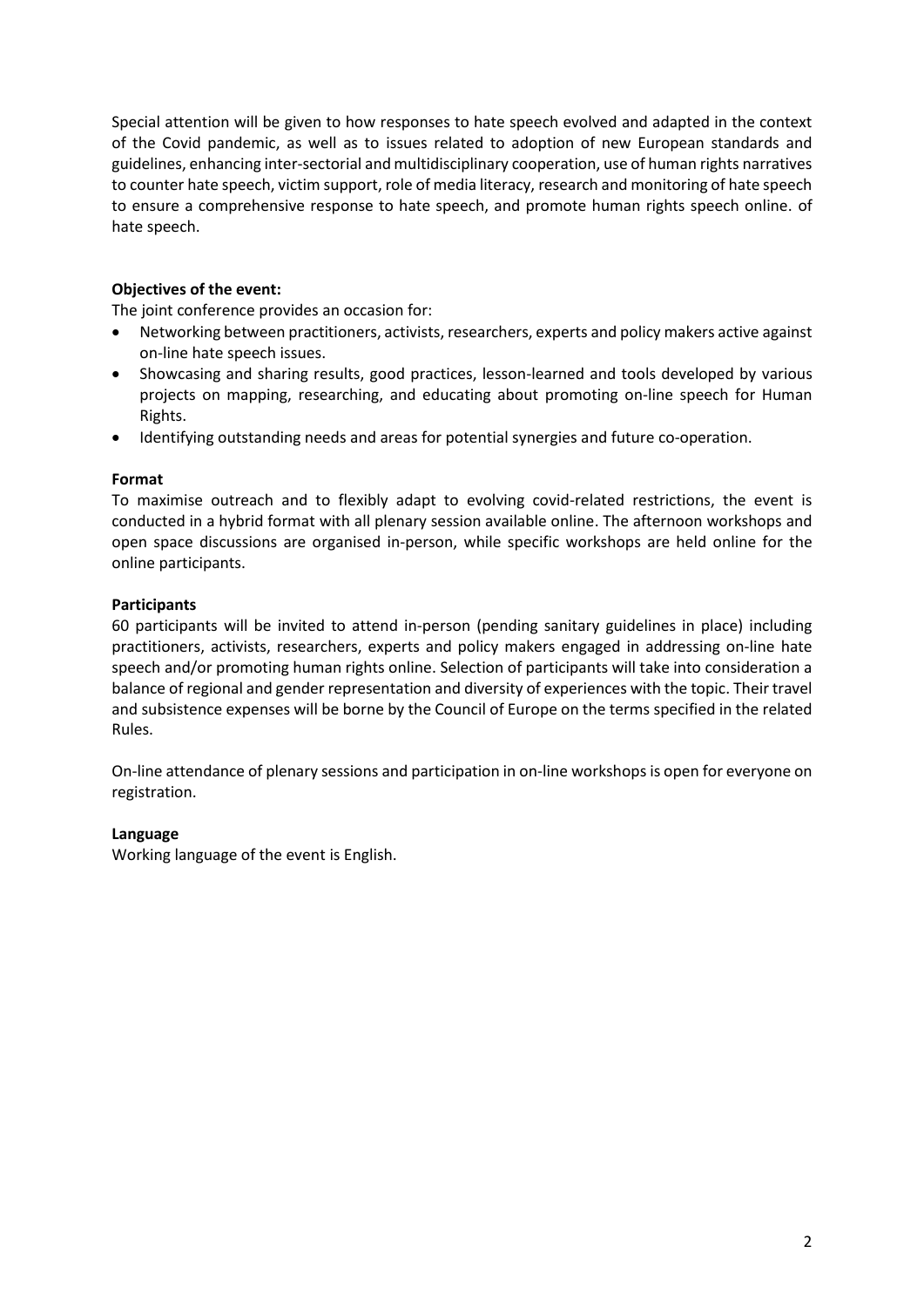## **PROGRAMME Closing Conference of the Project "We Can for Human Rights Speech" "SPEAKING HUMAN RIGHTS ON-LINE"**

#### **26 – 27 April 2022 COMET, Place Stéphanie 20, 1050 Brussels, 4th floor and on-line**

**Format:**

| <b>Hybrid</b> |                                                                                                                                                                                                                                     | In-person                                                                                                                                                                                                                                                                                                                                                                                                                                                                                                                                                          | <b>On-line</b> |  |  |
|---------------|-------------------------------------------------------------------------------------------------------------------------------------------------------------------------------------------------------------------------------------|--------------------------------------------------------------------------------------------------------------------------------------------------------------------------------------------------------------------------------------------------------------------------------------------------------------------------------------------------------------------------------------------------------------------------------------------------------------------------------------------------------------------------------------------------------------------|----------------|--|--|
|               |                                                                                                                                                                                                                                     | Tuesday, 26 April 2022<br><b>Morning Programme</b>                                                                                                                                                                                                                                                                                                                                                                                                                                                                                                                 |                |  |  |
| 09.00-09.30   | Participants' registration                                                                                                                                                                                                          |                                                                                                                                                                                                                                                                                                                                                                                                                                                                                                                                                                    |                |  |  |
| 09-30-10.15   | <b>Opening (hybrid)</b>                                                                                                                                                                                                             |                                                                                                                                                                                                                                                                                                                                                                                                                                                                                                                                                                    |                |  |  |
|               | Speakers:<br>Hallvard Gorseth, Head of Anti-Discrimination Department, Council of Europe<br>Louisa Klingvall, Team leader, Fundamental rights Policy Unit, European Union<br>$\bullet$<br>Directorate General Justice and Consumers |                                                                                                                                                                                                                                                                                                                                                                                                                                                                                                                                                                    |                |  |  |
|               | Conference facilitator:<br>Menno Ettema, Council of Europe, We Can for Human Rights Project<br>Consortium                                                                                                                           |                                                                                                                                                                                                                                                                                                                                                                                                                                                                                                                                                                    |                |  |  |
|               | Liaison with on-line participants:<br>Victoria Carasava, Active Watch, We Can for Human Rights Project Consortium                                                                                                                   |                                                                                                                                                                                                                                                                                                                                                                                                                                                                                                                                                                    |                |  |  |
|               | Getting to know the participants and programme                                                                                                                                                                                      |                                                                                                                                                                                                                                                                                                                                                                                                                                                                                                                                                                    |                |  |  |
|               | Presentation of results of the project 'We CAN 4 Human Rights Speech'                                                                                                                                                               |                                                                                                                                                                                                                                                                                                                                                                                                                                                                                                                                                                    |                |  |  |
| 10.15-11.30   | 1st Plenary Session (hybrid) - Stock Tacking<br>Latest European Developments from Policy to Practice                                                                                                                                |                                                                                                                                                                                                                                                                                                                                                                                                                                                                                                                                                                    |                |  |  |
|               | Speakers:<br>for law enforcement<br>$\bullet$<br>Consortium<br>Panel moderator:                                                                                                                                                     | Triantafillos Loukarelis, Chair of the Steering Committee on Anti-<br>Discrimination, Diversity and Inclusion (CDADI), Council of Europe<br>Jenita Rauta, Researcher at Poliisiammattikorkeakoulu - Police University<br>College, Finland and member of the EU Working group on hate crime training<br>Alessandra Coppola, APICE, member of the We Can for Human Rights Project<br>Neringa Jurciukonyte, European No Hate Speech Network<br>Tajana Graovac, Project manager, Neue deutsche Medienmacher*innen<br>(NdM), We Can for Human Rights Project Consortium |                |  |  |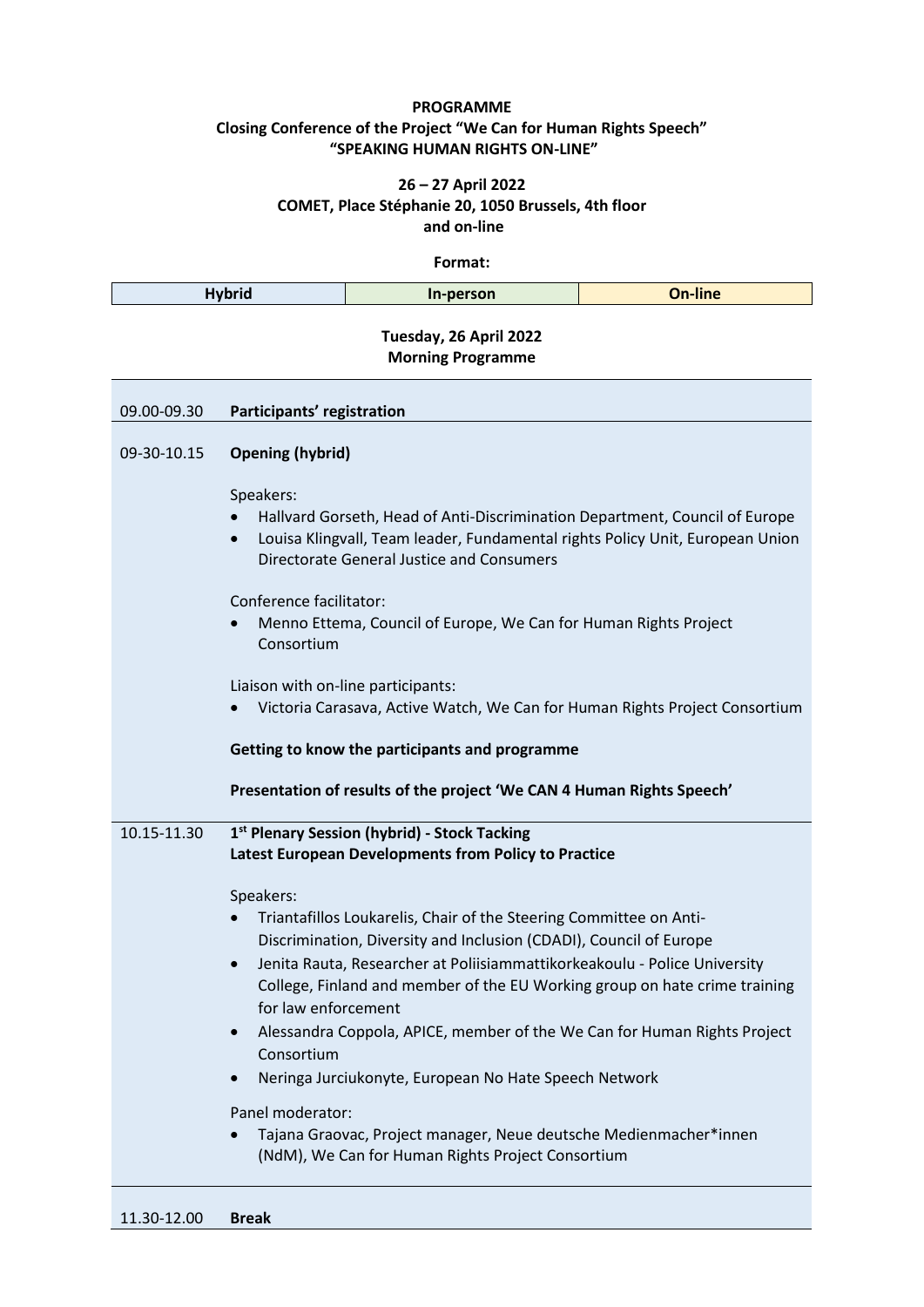| 12.00-13.00 | 2 <sup>nd</sup> Plenary Session (hybrid) - Stock Tacking<br>Multi-stakeholder cooperation and Interdisciplinary synergies in combating on-<br>line hate speech - success stories and lessons learned |  |  |  |
|-------------|------------------------------------------------------------------------------------------------------------------------------------------------------------------------------------------------------|--|--|--|
|             | Speakers:<br>Carlos Morán Férres, Spanish Ministry of Equality, CoE partner in the Systemic                                                                                                          |  |  |  |
|             | Mapping of Hate Speech in Spain                                                                                                                                                                      |  |  |  |
|             | Matt Henderson, Municipality of Bradford, Council of Europe's Intercultural<br>$\bullet$<br>Cities Network - Anti-rumours campaign                                                                   |  |  |  |
|             | Astrid Eichstadt, UNIA, Belgium Equality Body<br>$\bullet$                                                                                                                                           |  |  |  |
|             | Federico Faloppa - Rete nazionale per il contrasto ai fenomeni d'odio<br>$\bullet$                                                                                                                   |  |  |  |
|             | Panel moderator:                                                                                                                                                                                     |  |  |  |
|             | Debora Barletta, APICE, We Can for Human Rights Project Consortium                                                                                                                                   |  |  |  |
| 13.00-14.30 | <b>Break</b>                                                                                                                                                                                         |  |  |  |
|             | Afternoon Programme (two separate programmes for in-person and remote attendance)                                                                                                                    |  |  |  |
|             | At the venue: attendance in-person only                                                                                                                                                              |  |  |  |
|             | Three workshops for about 20 participants each will be conducted in parallel                                                                                                                         |  |  |  |
| 14.30-15.45 |                                                                                                                                                                                                      |  |  |  |
|             | Workshop 1: "The rise of, and possible responses to, anti-gender narratives on-<br>line"                                                                                                             |  |  |  |
|             | The goal of this workshop is for participants to become familiar with what the<br>anti-gender movement is; the actors involved; and some common narratives and                                       |  |  |  |
|             | arguments being spread in connection to a few specific themes including sports,<br>public spaces, and gendered language. Participants will come away equipped to                                     |  |  |  |
|             | respond to common anti-gender narratives should they encounter hate speech.                                                                                                                          |  |  |  |
|             | Zhan Chiam, Deputy Director, TGEU                                                                                                                                                                    |  |  |  |
|             | Francesca Sanders, Policy Officer, TGEU                                                                                                                                                              |  |  |  |

**Workshop 2:** "The use of Counter and Alternative Narratives against hate and for human rights speech on-line"

*This workshop, developed by INACH in cooperation with ActiveWatch, focuses on how to build and use counter and alternative narratives for human rights online. Within the workshop, participants will work together to analyse and create their own human rights narratives, in relation to concrete case studies on anti-Asian and antisemitic hate-speech in the COVID-19 context. Participants will also gain practical advice into how to construct effective human rights narratives and what they need to take into consideration in the development process.*

- Adinde Schoorl, INACH
- Victoria Carasava, Active Watch

**Workshop 3:** "Building and maintaining alliances against hate and for human rights online"

*This workshop aims to provide participants with the opportunity of reflecting on the importance of cooperation and alliances against hate speech and for human rights online. Participants will be provided with a brief overview of the possible counter-speech actions and will reflect strategically on how to build alliances and/or how to strengthen existing ones.*

• Melissa Sonnino, CEJI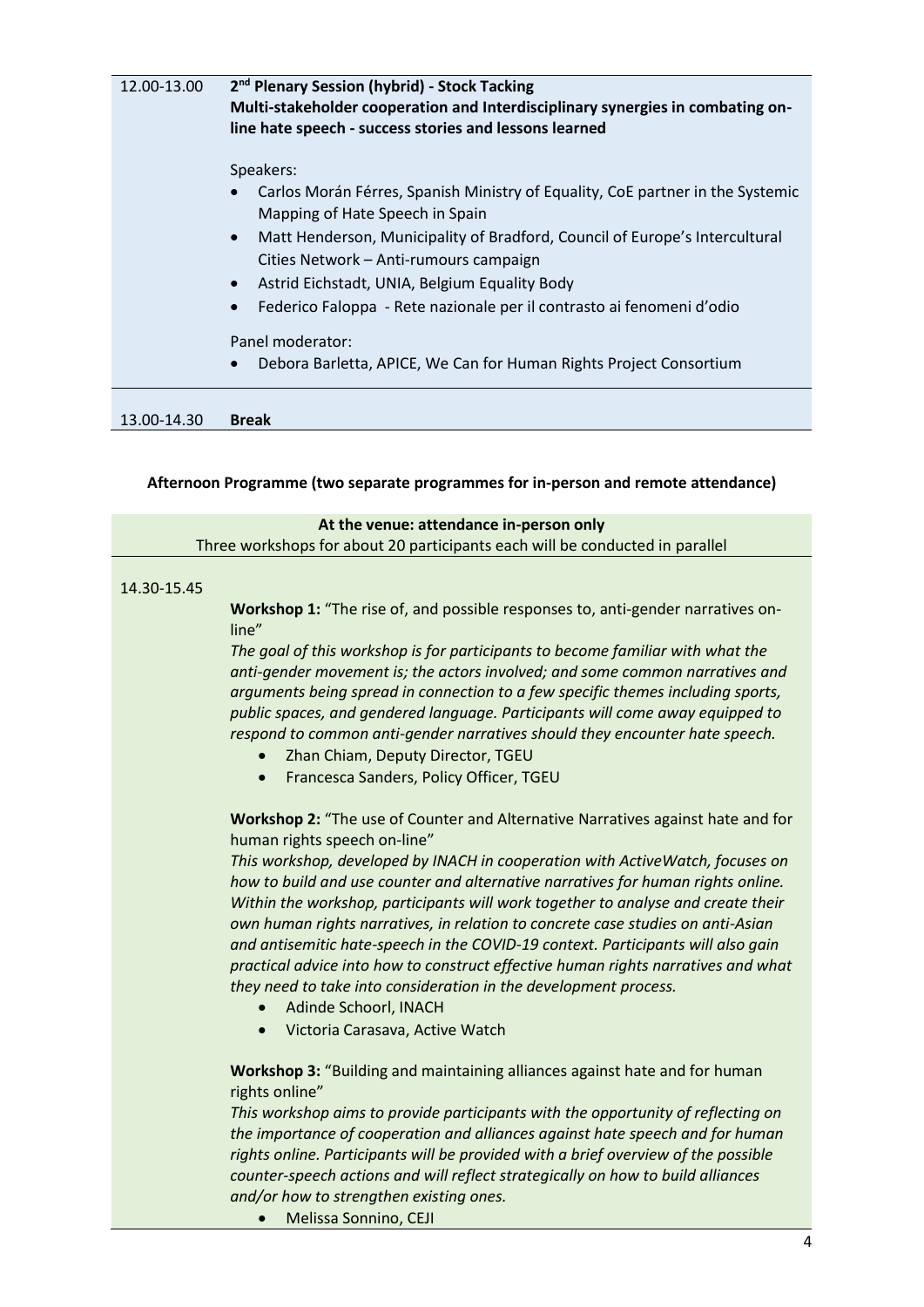| 15.45-16.15 | <b>Break</b>                                                                                                                                                                                                                                                                                                                                                                                                                                                                                                                                                                                                                                                                                                                                                                                                                                                                                                                                                                                                                                                                                                                                                                                                                                                                                                                                          |
|-------------|-------------------------------------------------------------------------------------------------------------------------------------------------------------------------------------------------------------------------------------------------------------------------------------------------------------------------------------------------------------------------------------------------------------------------------------------------------------------------------------------------------------------------------------------------------------------------------------------------------------------------------------------------------------------------------------------------------------------------------------------------------------------------------------------------------------------------------------------------------------------------------------------------------------------------------------------------------------------------------------------------------------------------------------------------------------------------------------------------------------------------------------------------------------------------------------------------------------------------------------------------------------------------------------------------------------------------------------------------------|
| 16.15-18.00 | <b>Open Space</b><br>Parallel "open space" sessions will be made available for participants to provide an<br>opportunity to run a short workshop or brainstorm and exchange ideas on selected<br>topics.<br>'Open Space session' rely on self-facilitation and reporting by participants.<br>Facilitation guidelines and reporting formats will be made available for all groups.                                                                                                                                                                                                                                                                                                                                                                                                                                                                                                                                                                                                                                                                                                                                                                                                                                                                                                                                                                     |
|             |                                                                                                                                                                                                                                                                                                                                                                                                                                                                                                                                                                                                                                                                                                                                                                                                                                                                                                                                                                                                                                                                                                                                                                                                                                                                                                                                                       |
|             | <b>On-line: attendance only remotely</b><br><b>Parallel Virtual Workshops - upon registration</b>                                                                                                                                                                                                                                                                                                                                                                                                                                                                                                                                                                                                                                                                                                                                                                                                                                                                                                                                                                                                                                                                                                                                                                                                                                                     |
| 14.30-16.30 | Virtual Workshop A: "Crash course on the on-line toolkit for human rights<br>speech on-line"<br>The workshop will help the participants understand what human rights-based<br>narratives are, what are its specificities, why we talk about the narrative today.<br>The facilitator will guide the participants through the 5 steps of the Human<br>Rights Narrative builder tool using a concrete example and offering to jointly<br>reflect on the steps and try working them through. Participants are invited to<br>actively contribute to the discussion and might walk away with concrete ideas for<br>counter or alternative narratives<br>Zara Lavchyan, Independent consultant<br>$\bullet$<br>Virtual Workshop B: - "CoE's 'Democracy Here, Democracy Now' Youth<br>Campaign"<br>The workshop will explore with participants the new youth campaign to revitalise<br>democracy and its key themes, with a focus on questions related with equality and<br>non-discrimination (particularly the impact of hate speech on democratic<br>participation) and digitalisation (the new media landscape, etc). In addition,<br>participants will learn how they can take part in the campaign and will develop<br>together actions and initiatives in the framework of the campaign.<br>Ruxandra Pandea, Youth Department of the Council of Europe |
|             |                                                                                                                                                                                                                                                                                                                                                                                                                                                                                                                                                                                                                                                                                                                                                                                                                                                                                                                                                                                                                                                                                                                                                                                                                                                                                                                                                       |
|             | At the venue: attendance in-person only                                                                                                                                                                                                                                                                                                                                                                                                                                                                                                                                                                                                                                                                                                                                                                                                                                                                                                                                                                                                                                                                                                                                                                                                                                                                                                               |
|             |                                                                                                                                                                                                                                                                                                                                                                                                                                                                                                                                                                                                                                                                                                                                                                                                                                                                                                                                                                                                                                                                                                                                                                                                                                                                                                                                                       |
| 18.00-20.00 | <b>Social gathering</b>                                                                                                                                                                                                                                                                                                                                                                                                                                                                                                                                                                                                                                                                                                                                                                                                                                                                                                                                                                                                                                                                                                                                                                                                                                                                                                                               |

| At the venue: attendance in-person only |                                                                                 |  |  |
|-----------------------------------------|---------------------------------------------------------------------------------|--|--|
| 18.00-20.00                             | Social gathering                                                                |  |  |
|                                         | An informal social gathering to toast on the conclusion of the 'We CAN 4 Human' |  |  |
|                                         | Rights Speech' project.                                                         |  |  |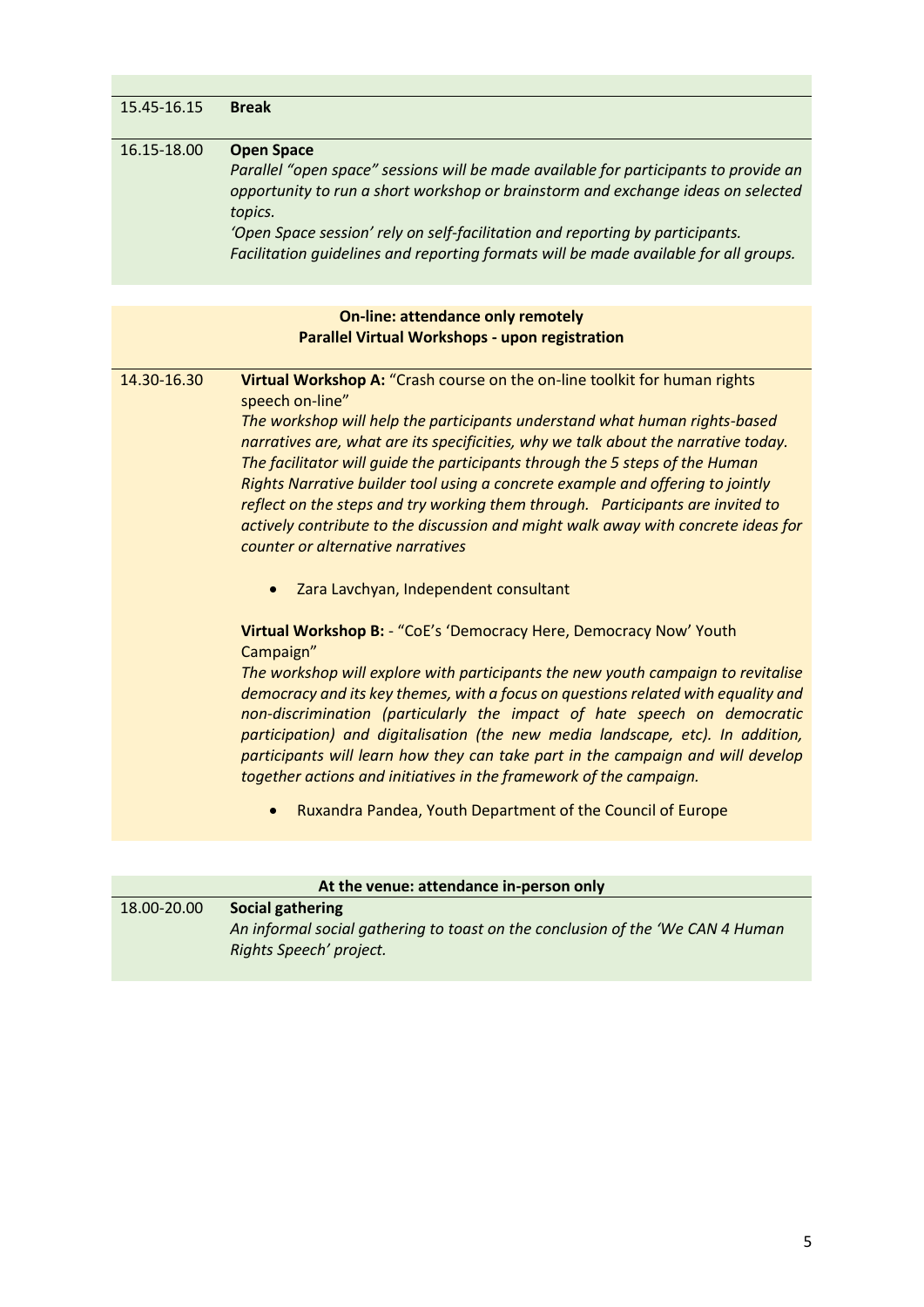# **Wednesday, 27 April 2022 Morning Programme**

| $9.00 - 9.15$   | Opening of the day - At the venue: attendance in-person only                                |  |  |  |
|-----------------|---------------------------------------------------------------------------------------------|--|--|--|
|                 | Explanation of programme of the day                                                         |  |  |  |
| $9.15 - 10.30$  | Reflecting on failures and challenges: what to learn?                                       |  |  |  |
|                 | In this safe space, with gentle guidance by a moderator, participants are invited to        |  |  |  |
|                 | share stories of what went wrong when they were combating hate speech and                   |  |  |  |
|                 | reflect on what can be learned from those events.                                           |  |  |  |
|                 |                                                                                             |  |  |  |
|                 | Facilitators:                                                                               |  |  |  |
|                 | Melissa Sonnino, CEJI, We Can for Human Rights Project Consortium                           |  |  |  |
|                 | Menno Ettema, Council of Europe, We Can for Human Rights Project<br>$\bullet$<br>Consortium |  |  |  |
|                 |                                                                                             |  |  |  |
| 10.30 -11.00    | <b>Break</b>                                                                                |  |  |  |
|                 |                                                                                             |  |  |  |
| $11.00 - 11.30$ | Recap from previous sessions (hybrid)                                                       |  |  |  |
|                 |                                                                                             |  |  |  |
| 11.30-12.45     | 3 <sup>rd</sup> Plenary Session (hybrid) - What's Next                                      |  |  |  |
|                 | How to strengthen human rights speech in the future                                         |  |  |  |
|                 | Speakers                                                                                    |  |  |  |
|                 | Bastiaan Winkel, Ministry of Justice of the Netherlands, and deputy chair of                |  |  |  |
|                 | the former Expert Committee on Combating Hate Speech of the Council of                      |  |  |  |
|                 | Europe                                                                                      |  |  |  |
|                 | Michaela Moua, EU Coordinator on Anti-racism                                                |  |  |  |
|                 | Julia Mozer, EU Public Policy Manager, Twitter<br>$\bullet$                                 |  |  |  |
|                 | Andja Stanojkovic, 'Stop the Hate - Spread the Love' Regional campaign in                   |  |  |  |
|                 | <b>Western Balkans</b>                                                                      |  |  |  |
|                 |                                                                                             |  |  |  |
|                 | Panel Moderator:                                                                            |  |  |  |
|                 | Melissa Sonnino, CEJI, We Can for Human Rights Project Consortium                           |  |  |  |
| 12.45-13.00     | Conclusions of the Plenary Sessions (and information about remaining                        |  |  |  |
|                 | programme)                                                                                  |  |  |  |
|                 | Stefano Valenti, Head of No hate Speech and Co-operation Unit, Council of                   |  |  |  |
|                 | Europe                                                                                      |  |  |  |
|                 | Tommaso Chiamparino, Policy Officer, European Union Directorate General<br>$\bullet$        |  |  |  |
|                 | <b>Justice and Consumers</b>                                                                |  |  |  |

13.00– 14.30 **Break**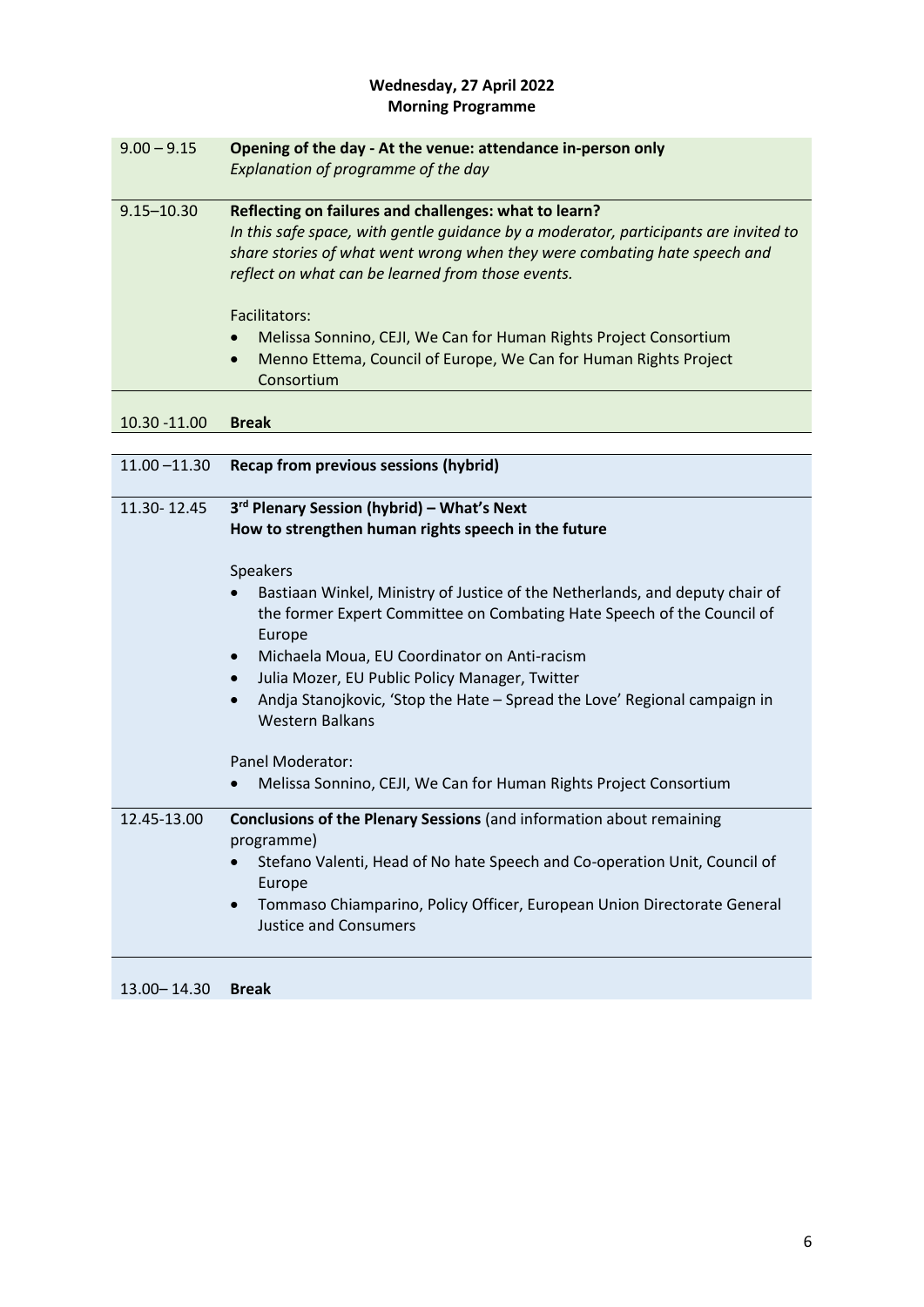**Afternoon Programme (two separate programmes for in-person and remote attendance)**

# **At the venue: attendance in-person only:**

|               | At the venue: attendance in-person only                                                                                                                                                                                                                                                                                                                                                                                                                                                                                                                                           |
|---------------|-----------------------------------------------------------------------------------------------------------------------------------------------------------------------------------------------------------------------------------------------------------------------------------------------------------------------------------------------------------------------------------------------------------------------------------------------------------------------------------------------------------------------------------------------------------------------------------|
| 14.30 - 15.45 | Three workshops for about 20 participants each will be conducted in parallel                                                                                                                                                                                                                                                                                                                                                                                                                                                                                                      |
|               | Parallel workshops (in person)                                                                                                                                                                                                                                                                                                                                                                                                                                                                                                                                                    |
|               | Workshop 4: "Critical media literacy training, against hate speech for human<br>rights"                                                                                                                                                                                                                                                                                                                                                                                                                                                                                           |
|               | This workshop, hosted by TMI Academy, lets you experience how Dutch youth<br>work together against online hate speech. A series of short exercises and<br>assignments will introduce you to Critical Media Literacy.<br>A discussion between practitioners, hosted with Media 4 Change, on application of<br>such approaches in different sectors of society completes this session.<br>Michiel Kalverda, TMI Academy, the Netherlands<br>$\bullet$<br>Neringa Jurčiukonytė, Media 4 Change Lithuania<br>$\bullet$                                                                |
|               | Workshop 5: "Countering hate - 10 keys to effectively communicating human<br>rights"                                                                                                                                                                                                                                                                                                                                                                                                                                                                                              |
|               | This workshop, hosted by the EU Agency for Fundamental Rights, will focus on<br>effective ways to counter hate and encourage a culture of respect and inclusion in<br>communications. Drawing on the '10 keys to effectively communicating human<br>rights', the workshop will offer practical examples of how to counter hate with<br>communication. Participants will be encouraged to actively participate in the<br>workshop and share their own experiences.<br>Tereza Reznakova, Press & Media Officer at the EU Agency for<br>$\bullet$<br><b>Fundamental Rights (FRA)</b> |
|               | Workshop 6: "Tips and tricks using Twitter"<br>Silvia Caneva, Public Policy Manager, Twitter<br>This workshop will look at strategies and tools to help participants maximise the<br>impact of their presence on Twitter as part of their advocacy work and achieve<br>better results. To practise together, participants are invited to download the latest<br>version of the twitter application on their mobiles, to think of a sentence that<br>encapsulates their mission and select a tweet from their organisations that can be<br>shared with the group.                  |
| 15.45-16.15   | <b>Break</b>                                                                                                                                                                                                                                                                                                                                                                                                                                                                                                                                                                      |
| 16.45-18.00   | <b>Open Space</b><br>Parallel "open space" sessions will be made available for participants (due to<br>sanitary measures restrictions to group size might apply). These sessions will<br>provide an opportunity for participants to run short workshops and brainstorm<br>and exchange ideas on the selected topic.                                                                                                                                                                                                                                                               |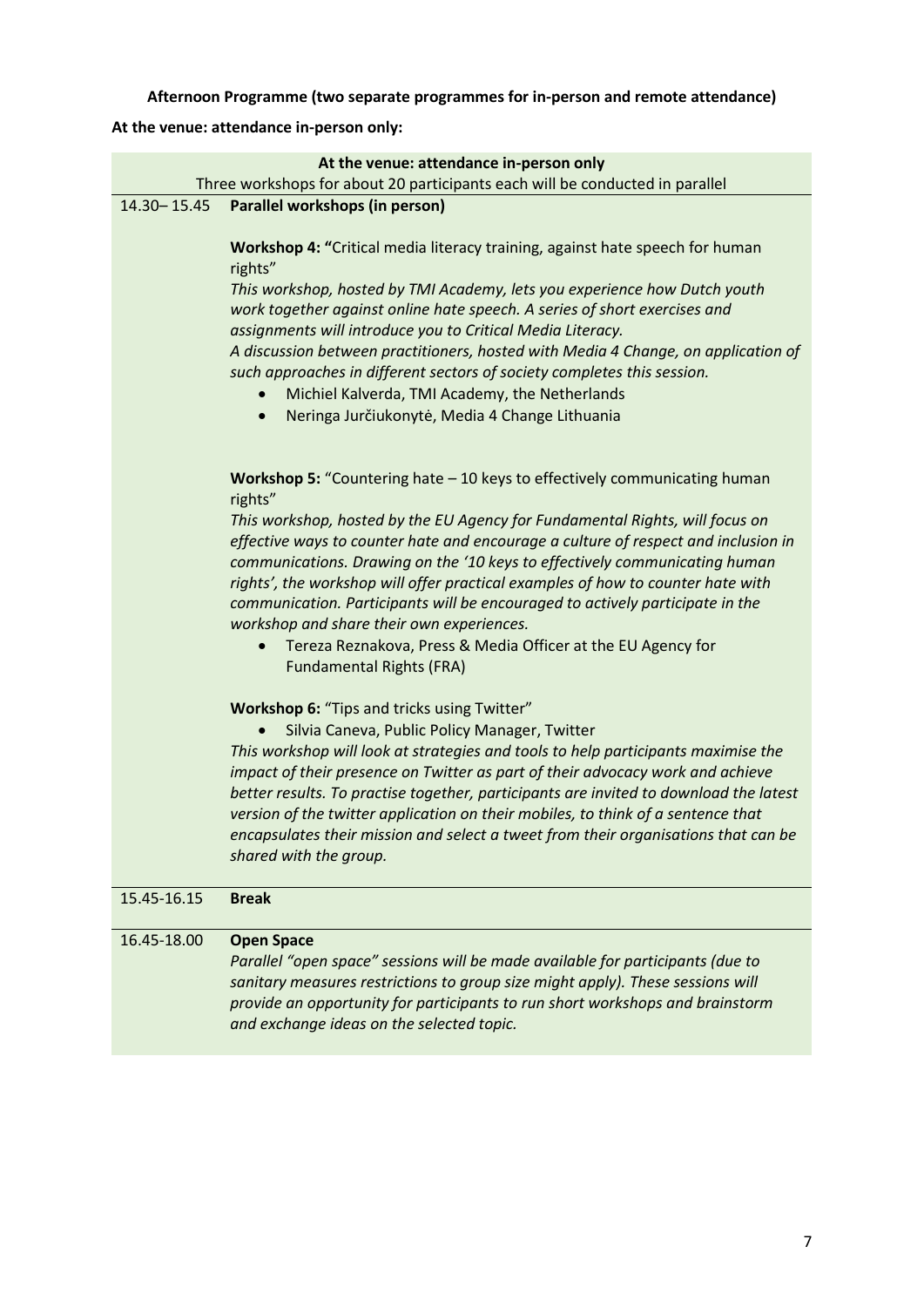#### **On-line: attendance only remotely Parallel Virtual Workshops - upon registration**

| $14.30 - 16.30$ | Virtual Workshop C: "Applying the UN Rabat Plan of Action"<br>Speakers from the United Nations Human Rights Office (OHCHR) will present how<br>the threshold test of the Rabat Plan of Action has been used in practice, including<br>by the UN, audio-visual authorities and social media companies<br>(www.ohchr.org/en/freedom-of-expression). The interactive session will also be an<br>opportunity to discuss and apply the Rabat threshold test to a case scenario on<br>hate speech by political and religious leaders during the pandemic (see p. 96 of the<br>#Faith4Rights toolkit, available online at<br>www.ohchr.org/Documents/Press/faith4rights-toolkit.pdf#page=96)<br>Ibrahim Salama, Chief, OHCHR Human Rights Treaties Branch<br>Michael Wiener, Human Rights Officer, OHCHR Rule of Law, Equality and<br>$\bullet$<br><b>Non-discrimination Branch</b> |
|-----------------|------------------------------------------------------------------------------------------------------------------------------------------------------------------------------------------------------------------------------------------------------------------------------------------------------------------------------------------------------------------------------------------------------------------------------------------------------------------------------------------------------------------------------------------------------------------------------------------------------------------------------------------------------------------------------------------------------------------------------------------------------------------------------------------------------------------------------------------------------------------------------|
|                 | Virtual Workshop D: "Using the On-line Observatory on Hate Speech"<br>Gathering data about hate speech is essential, given the overwhelming volume of<br>online activity. But how can AI be used ethically, transparently and for societal<br>good? This workshop will look at why and how the European Observatory of<br>Online Hate uses data, and how to make it accessible to the general public via<br>stakeholders like civil society, law, campaigning and academic organisations.<br>Gijs van Beek, European Online Observatory on Hate Speech (EOOH),<br><b>TextGain</b>                                                                                                                                                                                                                                                                                            |
|                 |                                                                                                                                                                                                                                                                                                                                                                                                                                                                                                                                                                                                                                                                                                                                                                                                                                                                              |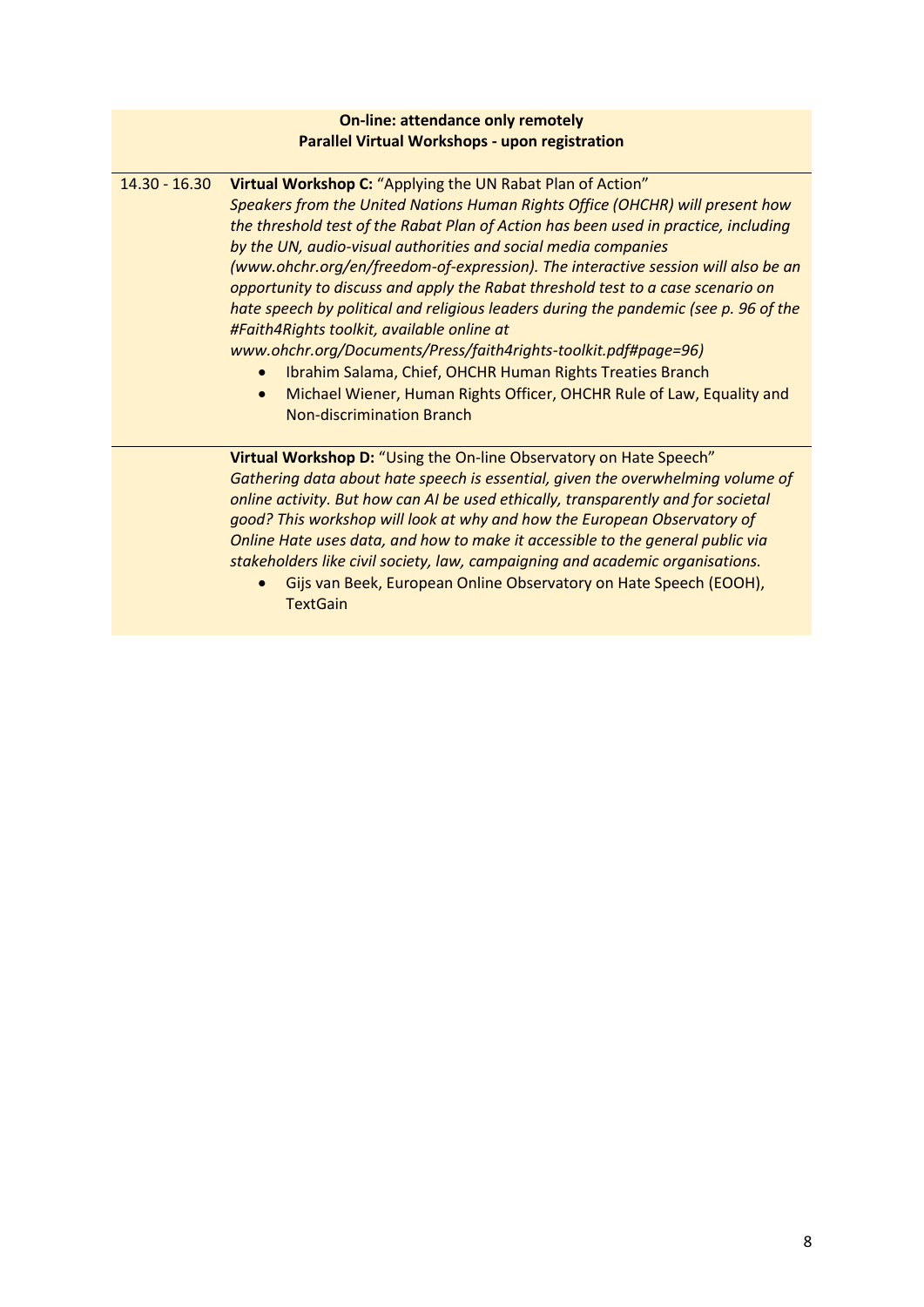



# **Implemented**<br>by the Council of Europe

#### **Closing Conference of the Project "We Can for Human Rights Speech" "SPEAKING HUMAN RIGHTS ON-LINE" 26—27 APRIL**

| <b>AFFLERBACH</b>  | <b>Thorsten</b>  | <b>France</b>            | <b>Council of Europe, Head of Roma and Travellers Team</b>                                                         |
|--------------------|------------------|--------------------------|--------------------------------------------------------------------------------------------------------------------|
| <b>BALINT</b>      | Josa             | <b>Hungary</b>           | United for Intercultural Action, Director                                                                          |
| <b>BARLETTA</b>    | <b>Debora</b>    | <b>Italy</b>             | <b>APICE</b>                                                                                                       |
| <b>BELLARDI</b>    | <b>Nadia</b>     | <b>Switzerland</b>       | <b>Community Media Forum Europe (CMFE), Project manager</b>                                                        |
| <b>BRANDAO</b>     | <b>Xavier</b>    | <b>Hungary</b>           | I Am Here International, Network Development Officer                                                               |
| <b>CANEVA</b>      | <b>Silvia</b>    | <b>Belgium</b>           | <b>Twitter, Public Policy Manager</b>                                                                              |
| <b>CARASAVA</b>    | <b>Victoria</b>  | Romania                  | <b>ACTIVE WATCH</b>                                                                                                |
| <b>CESAROTTI</b>   | <b>Francesca</b> | <b>Italy</b>             | Amnesty International, Senior Head of the Human Rights<br><b>Education Unit</b>                                    |
| <b>CHAMIGNON</b>   | Raphaelle        | <b>Malta</b>             | MINISTRY FOR HOME AFFAIRS, SECURITY, REFORMS AND<br><b>EQUALITY of Malta, Manager II, Human Rights Directorate</b> |
| <b>CHIAM</b>       | Zhan             | Germany                  | <b>TGEU, Deputy Director</b>                                                                                       |
| <b>CHIAMPARINO</b> | <b>Tommaso</b>   | <b>Belgium</b>           | <b>European Union Directorate General Justice and Consumers,</b><br><b>Policy Officer,</b>                         |
| <b>CIPI</b>        | Alketa           | <b>Albania</b>           | Youth Center Perspektiva, Junior trainer                                                                           |
| <b>COPPOLA</b>     | Alessandra       | <b>Italy</b>             | <b>APICE, Presidente</b>                                                                                           |
| DI MICCO           | Patrizia         | <b>Italy</b>             | No Hate Speech Movement Italy                                                                                      |
| <b>EICHSTAEDT</b>  | <b>Astrid</b>    | <b>Belgium</b>           | Unia                                                                                                               |
| <b>ETTEMA</b>      | <b>Menno</b>     | <b>France</b>            | Council of Europe, Programme Manager, No Hate Speech and<br><b>Cooperation Unit</b>                                |
| <b>FALOPPA</b>     | <b>Federico</b>  | <b>United</b><br>Kingdom | <b>University of Reading</b>                                                                                       |
| <b>GJYLSHENI</b>   | <b>Sabina</b>    | <b>Austria</b>           | EU Agency for Fundamental Rights (FRA), Policy trainee                                                             |
| <b>GORSETH</b>     | <b>Hallvard</b>  | <b>France</b>            | <b>Council of Europe, Head of Anti-Discrimination Department</b>                                                   |
| <b>GRAOVAC</b>     | Tajana           | Germany                  | Neue deutsche Medienmacher*innen e.V. (NdM)                                                                        |
| <b>GUARI</b>       | Gisela           | <b>Belgium</b>           | Assembly of European Regions (AER), Institutional Relations &<br><b>Advocacy Officer</b>                           |
| <b>HADROJ</b>      | Ram              | <b>Albania</b>           | Vish kepucet e mia, Executive directorand researcher                                                               |





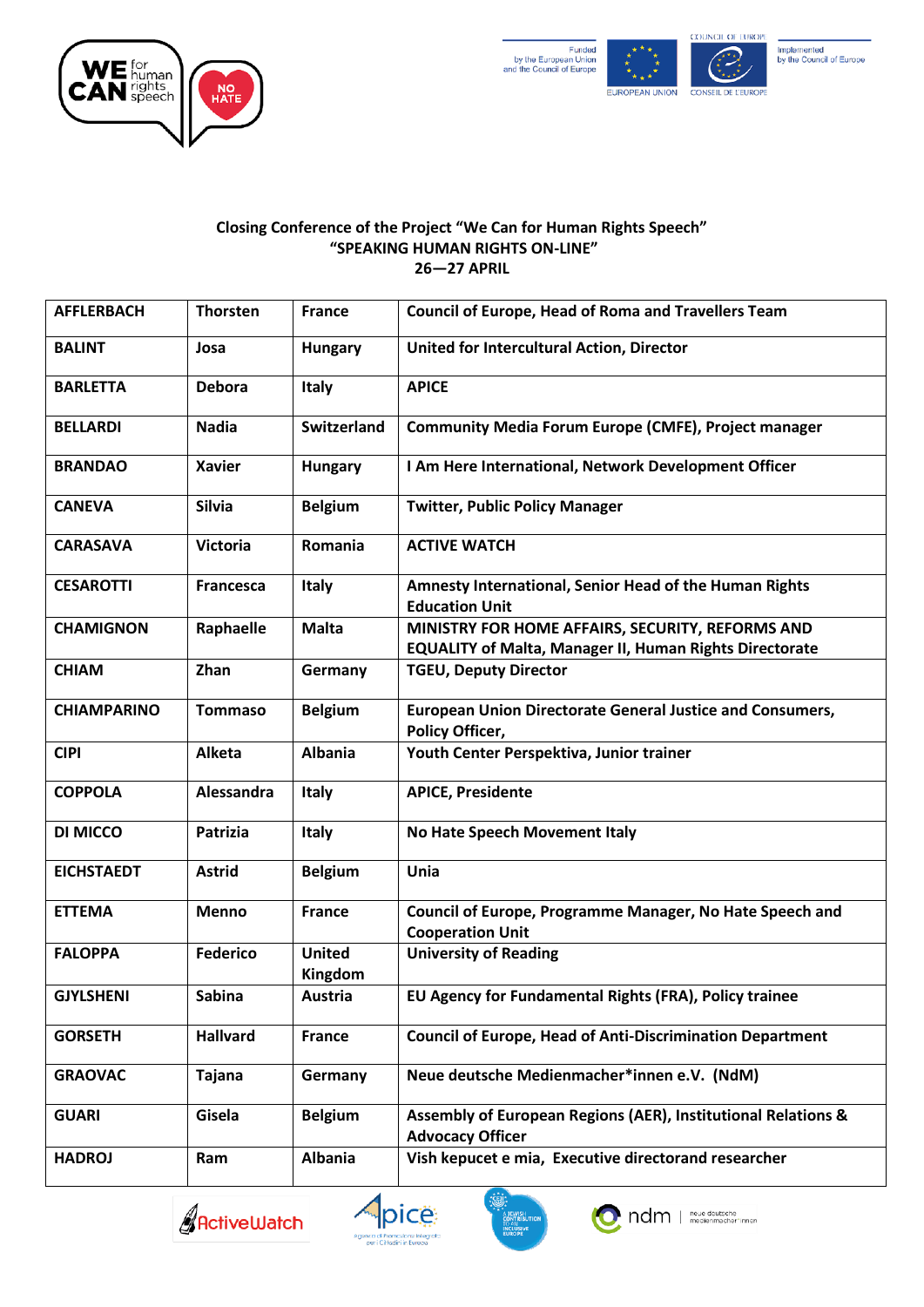| <b>HEIJDT</b>                    | Lukas                 | <b>Netherlands</b>       | <b>TMI trainer</b>                                                                                              |
|----------------------------------|-----------------------|--------------------------|-----------------------------------------------------------------------------------------------------------------|
| <b>HENDERSON</b>                 | <b>Matthew</b>        | <b>United</b><br>Kingdom | <b>City of Bradford</b>                                                                                         |
| <b>HÜBERS</b>                    | Christina             | Germany                  | ichbinhier e.V., Managing Director                                                                              |
| <b>JURCIUKONYTE</b>              | Neringa               | Lithuania                | <b>NHSN</b>                                                                                                     |
| <b>KALVERDA</b>                  | Kalverda              | <b>Netherlands</b>       | <b>TMI Founder and CEO</b>                                                                                      |
| <b>KAROUI</b>                    | <b>Chiraz Saida</b>   | Luxembourg               | Legal expert specialized in human rights Docteur en Droit<br>Senior legal and policy advisor                    |
| <b>KLINGVALL</b>                 | Louisa                | <b>Belgium</b>           | Team leader, Fundamental rights Policy Unit, European Union<br><b>Directorate General Justice and Consumers</b> |
| <b>KOTEVIC</b>                   | Jelena                | <b>Serbia</b>            | <b>Commisssioner for Protection of Equality; Head of Private Sector</b><br><b>Complaints Section</b>            |
| <b>LEETE</b>                     | Amy                   | <b>Belgium</b>           | <b>CEJI</b>                                                                                                     |
| <b>LOUKARELIS</b>                | <b>Triantafillios</b> | Italy                    | <b>UNAR - Ufficio Nazionale Antidiscriminazioni Razziali</b>                                                    |
| <b>MANEVSKI</b>                  | <b>Stefan</b>         | <b>France</b>            | <b>Council of Europe</b>                                                                                        |
| <b>MARASCALCHI</b>               | Rita                  | <b>France</b>            | Council of Europe, Senior project officer                                                                       |
| <b>MARCHETTI</b>                 | <b>Margi</b>          | <b>Belgium</b>           | <b>Equinet, Communication officer</b>                                                                           |
| <b>MORAN FERRES</b>              | <b>Carlos</b>         | <b>Spain</b>             | Spanish Ministry of Equality, CoE partner in the Systemic Mapping<br>of Hate Speech in Spain                    |
| <b>MOUA</b>                      | Michaela              | <b>Belgium</b>           | <b>EU Coordinator on Anti-racism</b>                                                                            |
| <b>MOZER</b>                     | Julia                 | <b>Belgium</b>           | <b>EU Public Policy Manager, Twitter</b>                                                                        |
| <b>NGADI</b>                     | <b>Pierrot</b>        | <b>France</b>            | Human Rights Activist, Chair of International Community<br><b>Dynamics</b>                                      |
| <b>PALAU</b>                     | Léa                   | <b>France</b>            | Council of Europe, project assistant, No Hate Speech and<br><b>Cooperation unit</b>                             |
| <b>PHILLIPS</b>                  | Emma                  | <b>United</b><br>Kingdom | Uk home office Hate Crime Policy Manager Neighbourhood Crime<br>Unit                                            |
| <b>RAFAEL</b>                    | <b>Simone</b>         | Germany                  | Amadeu Antonio Stiftung, Head of the Digital Department                                                         |
| <b>RAUTA</b>                     | Jenita                | <b>Finland</b>           | Researcher at Poliisiammattikorkeakoulu - Police University<br><b>College, Finland</b>                          |
| <b>REZNAKOVA</b>                 | <b>Tereza</b>         | <b>Austria</b>           | EU Agency for Fundamental Rights (FRA) Press and Media Officer                                                  |
| <b>RUSEVA</b>                    | Gabriela              | <b>Belgium</b>           | All Digital, Project Manager                                                                                    |
| <b>SANCHIS</b><br><b>GIMENEZ</b> | <b>Tania</b>          | <b>Belgium</b>           | On the Move, Communication officer                                                                              |
| <b>SANDERS</b>                   | Francesca             | Germany                  | <b>TGEU, Policy Officer</b>                                                                                     |
| <b>SCHOORL</b>                   | <b>Adinde</b>         | <b>Netherlands</b>       | <b>INACH</b>                                                                                                    |